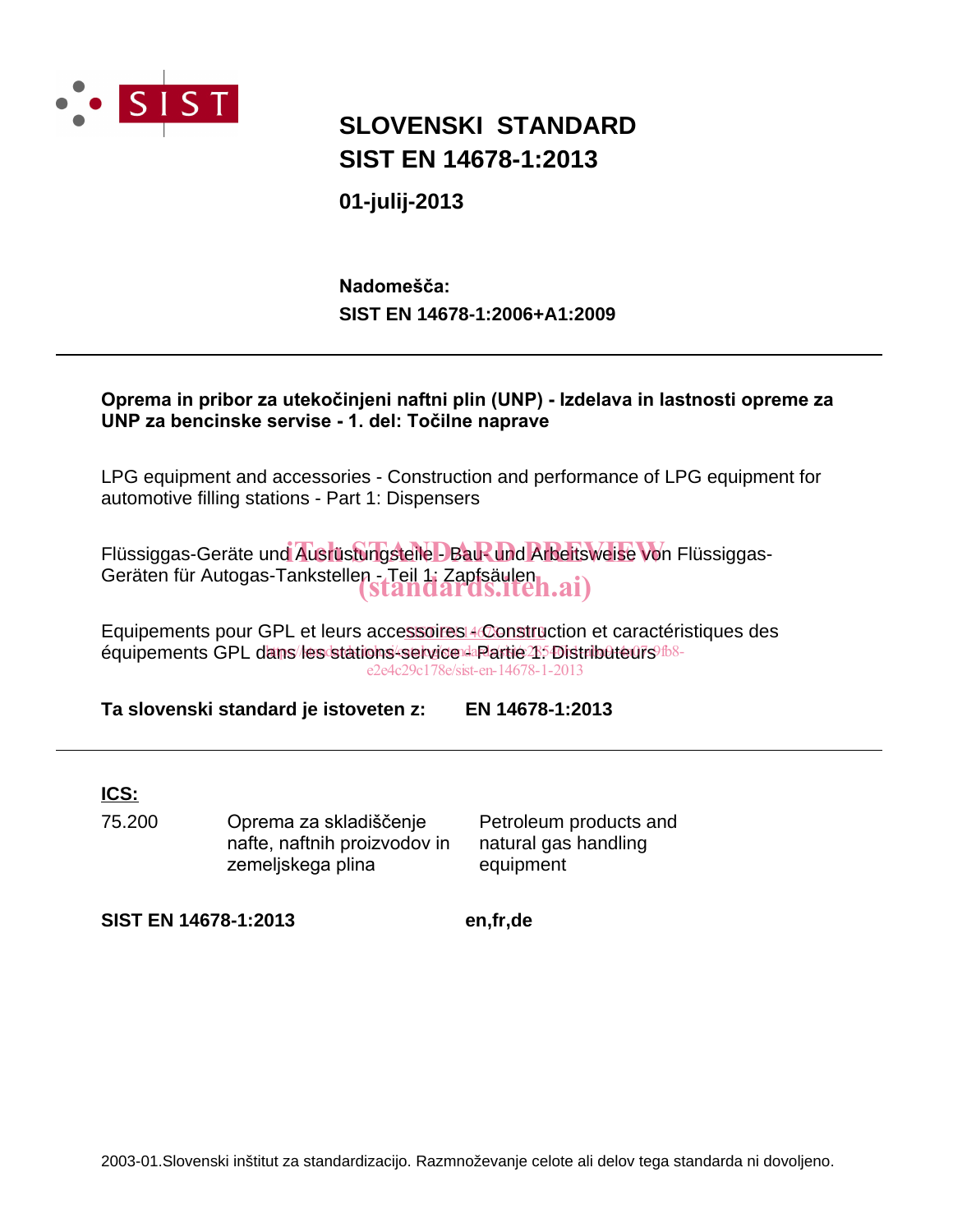

# iTeh STANDARD PREVIEW (standards.iteh.ai)

SIST EN 14678-1:2013 https://standards.iteh.ai/catalog/standards/sist/c28546b1-aba9-4a07-9fb8 e2e4c29c178e/sist-en-14678-1-2013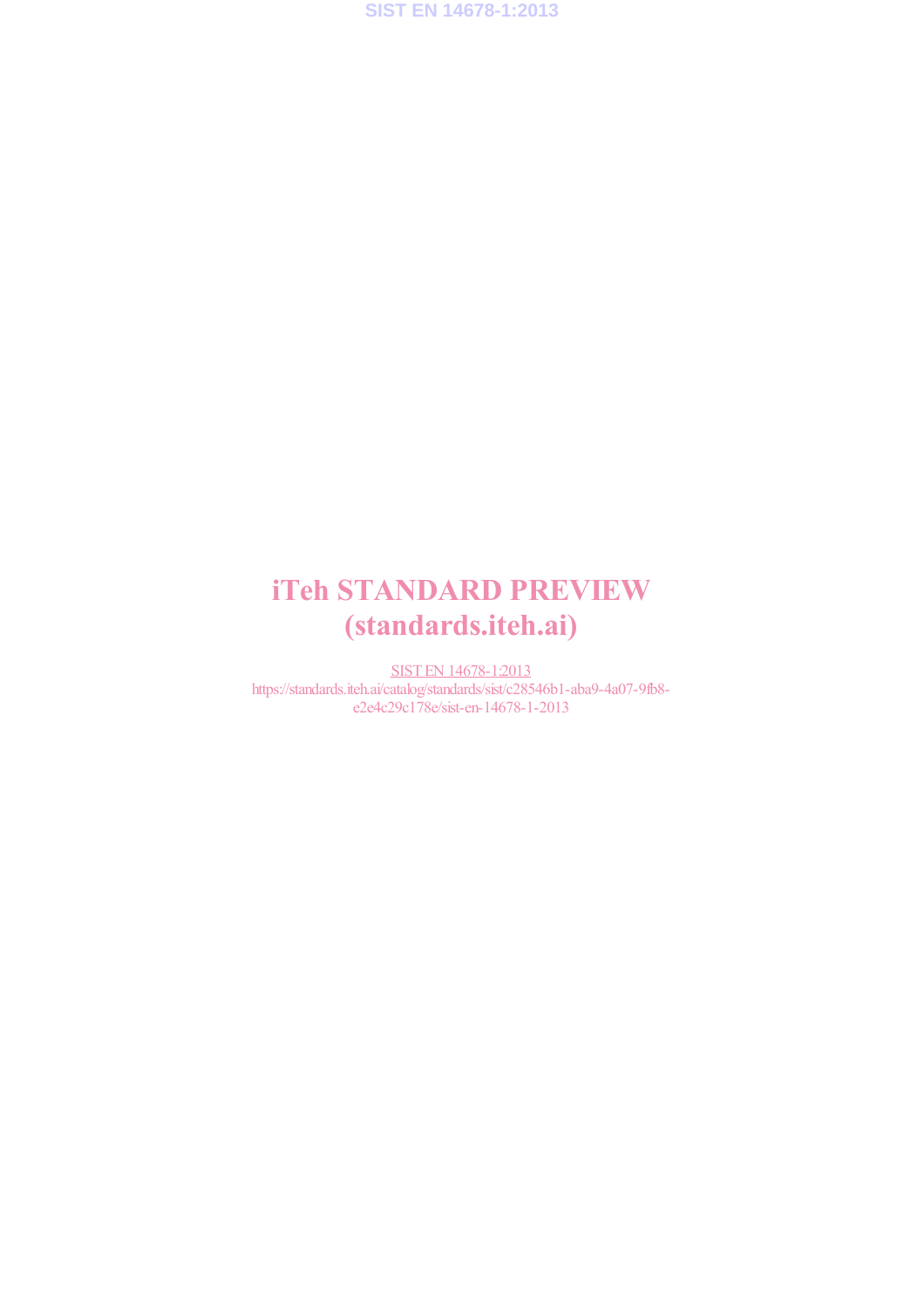#### **SIST EN 14678-1:2013**

# EUROPEAN STANDARD NORME EUROPÉENNE EUROPÄISCHE NORM

## **EN 14678-1**

March 2013

ICS 75.200 Supersedes EN 14678-1:2006+A1:2009

English Version

## LPG equipment and accessories - Construction and performance of LPG equipment for automotive filling stations - Part 1: Dispensers

Equipements pour GPL et leurs accessoires - Construction et caractéristiques des équipements GPL dans les stationsservice - Partie 1: Distributeurs

Flüssiggas-Geräte und Ausrüstungsteile - Bau- und Arbeitsweise von Flüssiggas-Geräten für Autogas-Tankstellen - Teil 1: Zapfsäulen

This European Standard was approved by CEN on 5 February 2013.

CEN members are bound to comply with the CEN/CENELEC Internal Regulations which stipulate the conditions for giving this European Standard the status of a national standard without any alteration. Up-to-date lists and bibliographical references concerning such national standards may be obtained on application to the CEN-CENELEC Management Centre or to any CEN member.

This European Standard exists in three official versions (English, French, German). A version in any other language made by translation under the responsibility of a CEN member into its own language and notified to the CEN-CENELEC Management Centre has the same status as the official versions. (standards.iteh.ai)

CEN members are the national standards bodies of Austria, Belgium, Bulgaria, Croatia, Cyprus, Czech Republic, Denmark, Estonia, Finland, Former Yugoslav Republic of Macedonia, France, Germany, Greece, Hungary, Iceland, Ireland, Italy, Latvia, Lithuania, Luxembourg, Malta, Netherlands, Norway, Poland, Portugal, Romania, Slovakia, Slovenia, Spain, Sweden, Switzerland, Turkey and United<br>Kingdom Kingdom.

e2e4c29c178e/sist-en-14678-1-2013



EUROPEAN COMMITTEE FOR STANDARDIZATION COMITÉ EUROPÉEN DE NORMALISATION EUROPÄISCHES KOMITEE FÜR NORMUNG

**Management Centre: Avenue Marnix 17, B-1000 Brussels**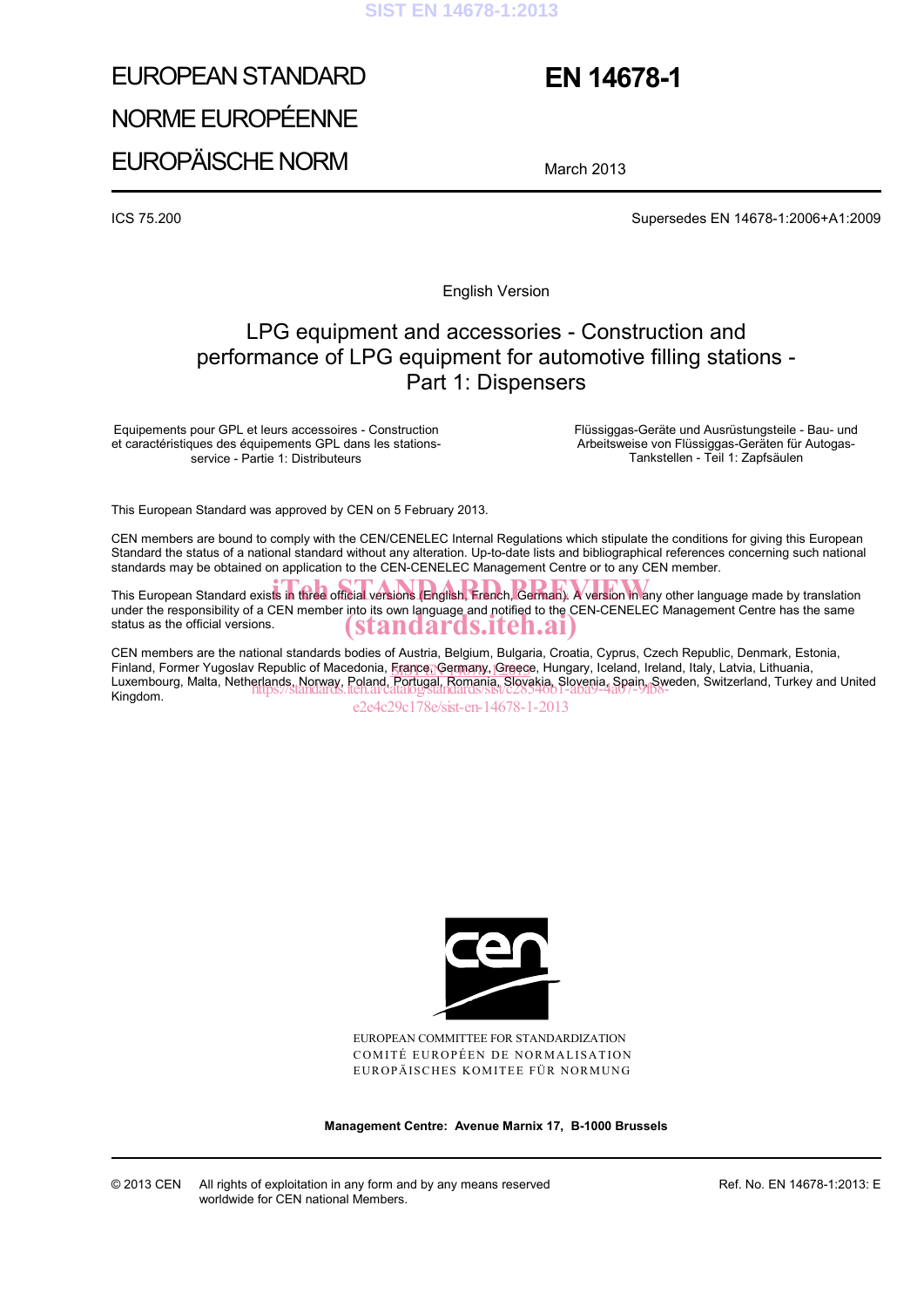## **Contents**

| 1              |           |  |
|----------------|-----------|--|
| $\mathbf{2}$   |           |  |
| 3              |           |  |
| 4              |           |  |
| 4.1            |           |  |
| 4.2            |           |  |
| 4.2.1          |           |  |
| 4.2.2          |           |  |
| 4.2.3          |           |  |
| 4.2.4          |           |  |
| 4.2.5          |           |  |
| 4.2.6          |           |  |
| 4.3            |           |  |
| 4.3.1<br>4.3.2 |           |  |
| 4.3.3          |           |  |
| 4.3.4          |           |  |
| 4.3.5          |           |  |
| 4.3.6          | <u>12</u> |  |
| 4.3.7          |           |  |
| 4.3.8          |           |  |
| 4.3.9          |           |  |
| 4.4            |           |  |
| 4.4.1          |           |  |
| 4.4.2          |           |  |
| 4.4.3          |           |  |
| 4.5            |           |  |
| 4.5.1          |           |  |
| 4.5.2          |           |  |
| 4.5.3          |           |  |
| 4.5.4          |           |  |
| 4.5.5          |           |  |
| 4.5.6          |           |  |
| 4.5.7          |           |  |
| 4.5.8          |           |  |
| 5              |           |  |
| 5.1            |           |  |
| 5.2            |           |  |
| 5.2.1          |           |  |
| 5.2.2          |           |  |
| 5.2.3          |           |  |
| 5.3            |           |  |
| 5.3.1          |           |  |
| 5.3.2          |           |  |
| 5.3.3          |           |  |
| 5.4            |           |  |
| 5.5            |           |  |
| 5.5.1          |           |  |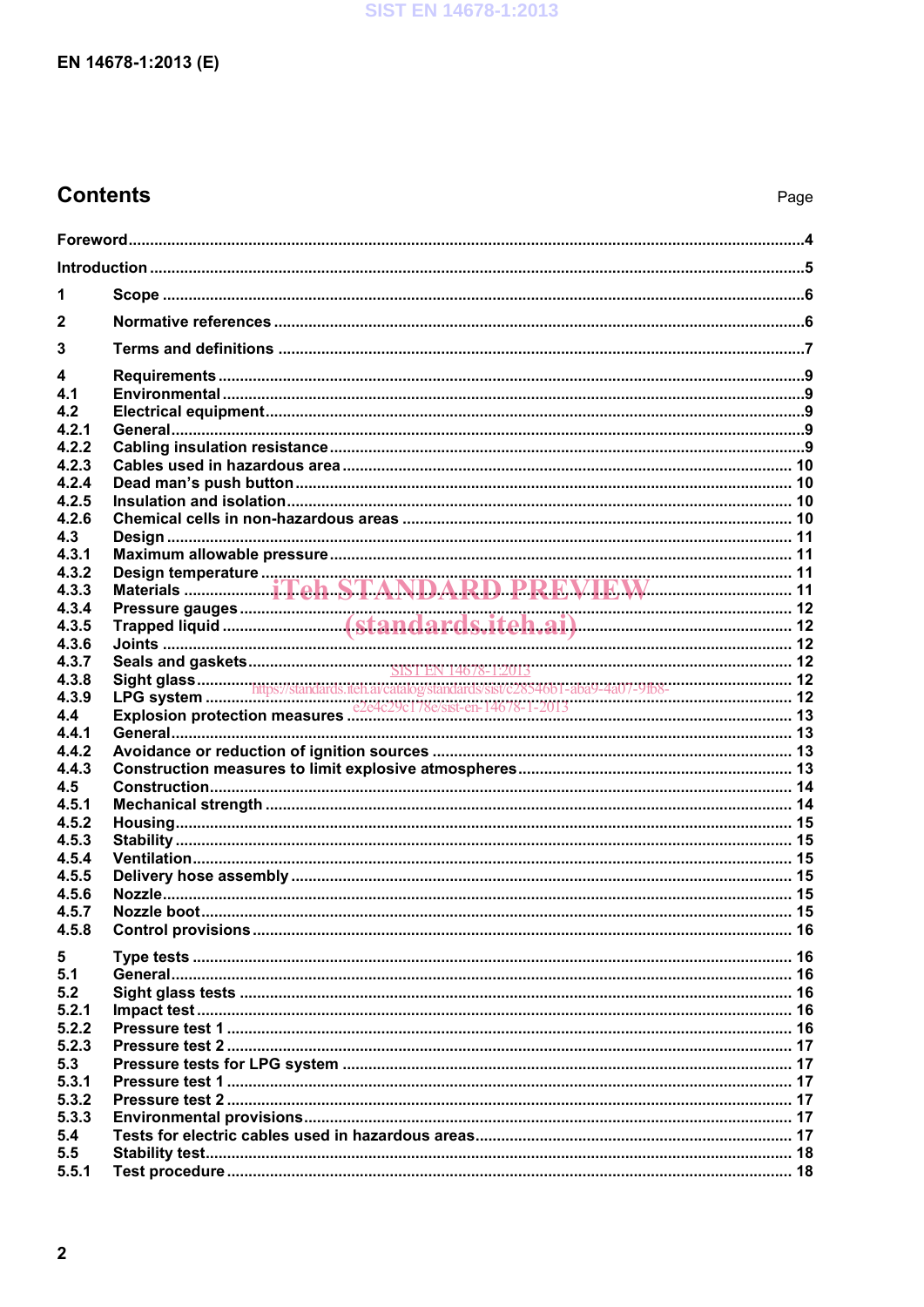| 5.5.2 |                                                                                                   |  |
|-------|---------------------------------------------------------------------------------------------------|--|
| 5.6   |                                                                                                   |  |
| 5.6.1 |                                                                                                   |  |
| 5.6.2 |                                                                                                   |  |
| 5.6.3 |                                                                                                   |  |
| 5.6.4 |                                                                                                   |  |
| 5.7   |                                                                                                   |  |
| 5.7.1 |                                                                                                   |  |
| 5.7.2 |                                                                                                   |  |
| 5.8   |                                                                                                   |  |
| 5.8.1 |                                                                                                   |  |
| 5.8.2 |                                                                                                   |  |
| 6     |                                                                                                   |  |
| 6.1   |                                                                                                   |  |
| 6.2   |                                                                                                   |  |
| 6.3   |                                                                                                   |  |
| 6.3.1 |                                                                                                   |  |
| 6.3.2 |                                                                                                   |  |
| 6.3.3 |                                                                                                   |  |
|       |                                                                                                   |  |
| 7     |                                                                                                   |  |
| 8     |                                                                                                   |  |
| 8.1   |                                                                                                   |  |
| 8.2   |                                                                                                   |  |
| 9     | HEIL STANDAMD E NEVIEW                                                                            |  |
|       | Annex A (normative) Classification of hazardous areas in and adjacent to the dispenser23          |  |
| A.1   |                                                                                                   |  |
| A.2   |                                                                                                   |  |
| A.3   |                                                                                                   |  |
|       | Annex B (normative) <sup>ht</sup> Vapour barriers/catalog/standards/sist/c28546b1-aba9-4a07-9fb8- |  |
| B.1   |                                                                                                   |  |
| B.1.1 |                                                                                                   |  |
| B.1.2 |                                                                                                   |  |
| B.1.3 |                                                                                                   |  |
| B.1.4 |                                                                                                   |  |
| B.1.5 |                                                                                                   |  |
| B.2   |                                                                                                   |  |
|       |                                                                                                   |  |
|       |                                                                                                   |  |
|       |                                                                                                   |  |
|       | Annex E (informative) Significant technical changes between this document and the previous        |  |
|       |                                                                                                   |  |
|       | Annex ZA (informative) Relationship between this European Standard and the Essential              |  |
|       |                                                                                                   |  |
|       |                                                                                                   |  |
|       |                                                                                                   |  |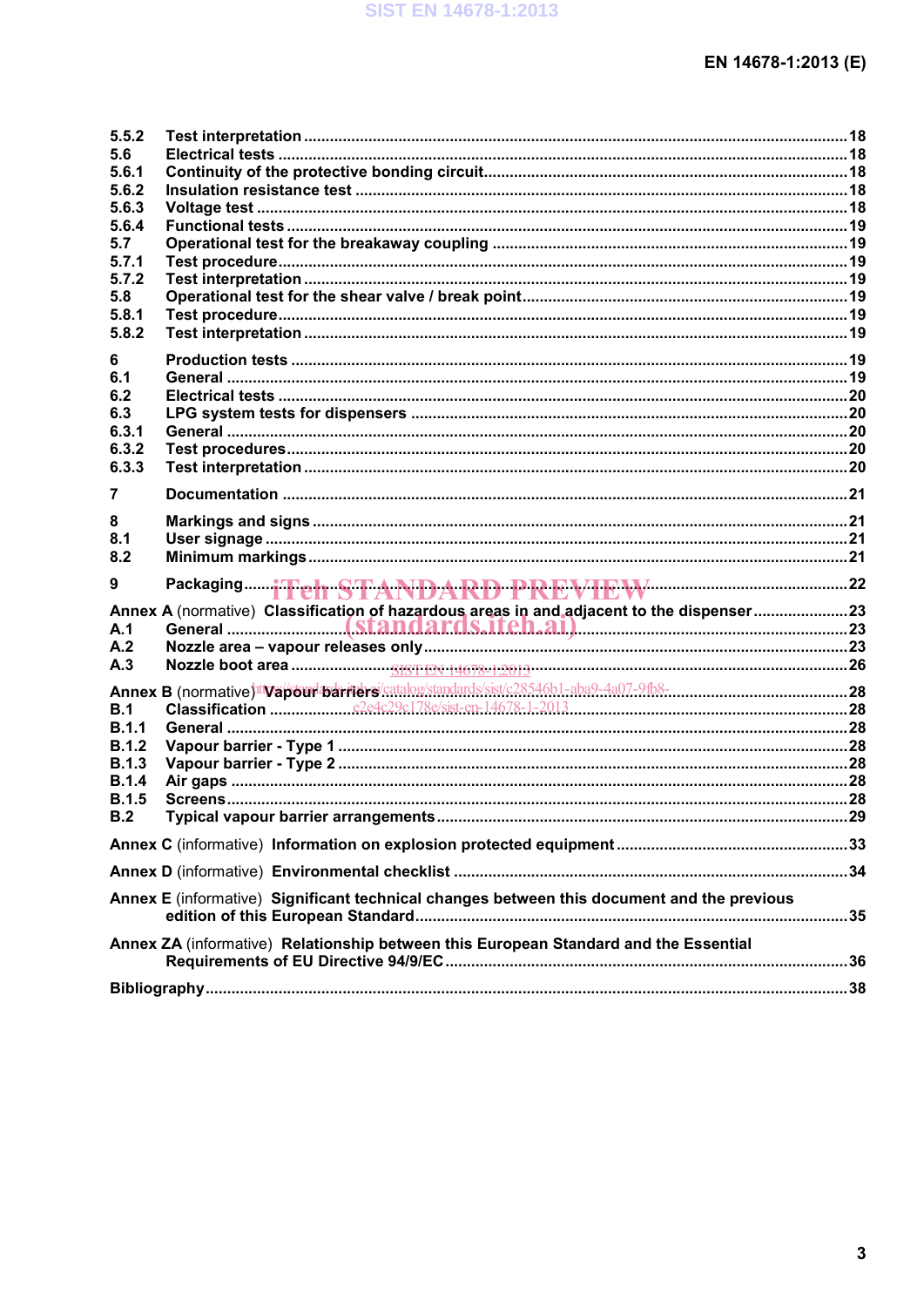### **Foreword**

This document (EN 14678-1:2013) has been prepared by Technical Committee CEN/TC 286 "Liquefied petroleum gas equipment and accessories", the secretariat of which is held by NSAI.

This European Standard shall be given the status of a national standard, either by publication of an identical text or by endorsement, at the latest by September 2013, and conflicting national standards shall be withdrawn at the latest by September 2013.

Attention is drawn to the possibility that some of the elements of this document may be the subject of patent rights. CEN [and/or CENELEC] shall not be held responsible for identifying any or all such patent rights.

This document supersedes EN 14678-1:2006+A1:2009.

This document has been prepared under a mandate given to CEN by the European Commission and the European Free Trade Association, and supports essential requirements of EU Directive.

For relationship with EU Directive, see informative Annex ZA, which is an integral part of this document.

Differences between this document and EN 14678-1:2006+A1:2009 include:

- $-$  The addition of test requirements to 5.7.1 and 5.8.1; ARD PREVIEW
- $-$  The definition of unattended filling stations; and  $\overline{ards.iteh.ai)}$
- $-$  The addition of an environmental checklist.  $\frac{\text{SIST EN }14678-1:2013}{5}$
- EN 14678 consists of the following parts:<br>  $\frac{h_{\text{th}}}{284 \times 204 \times 204 \times 204 \times 204 \times 204 \times 204 \times 204 \times 204 \times 204 \times 204 \times 204 \times 204 \times 204 \times 204 \times 204 \times 204 \times 204 \times 204 \times 204 \times 204 \times 204 \times 204 \times 204 \times 204 \times 204 \times 204 \times 204 \times$ e2e4c29c178e/sist-en-14678-1-2013
- EN 14678-1, LPG equipment and accessories Construction and performance of LPG equipment for automotive filling stations — Part 1: Dispensers;
- EN 14678-2, LPG equipment and accessories Construction and performance of LPG equipment for automotive filling stations — Part 2: Components other than dispensers and installation requirements;
- EN 14678-3, LPG equipment and accessories Construction and performance of LPG equipment for automotive filling stations — Part 3: Refuelling installations at private and industrial premises.

According to the CEN-CENELEC Internal Regulations, the national standards organisations of the following countries are bound to implement this European Standard: Austria, Belgium, Bulgaria, Croatia, Cyprus, Czech Republic, Denmark, Estonia, Finland, Former Yugoslav Republic of Macedonia, France, Germany, Greece, Hungary, Iceland, Ireland, Italy, Latvia, Lithuania, Luxembourg, Malta, Netherlands, Norway, Poland, Portugal, Romania, Slovakia, Slovenia, Spain, Sweden, Switzerland, Turkey and the United Kingdom.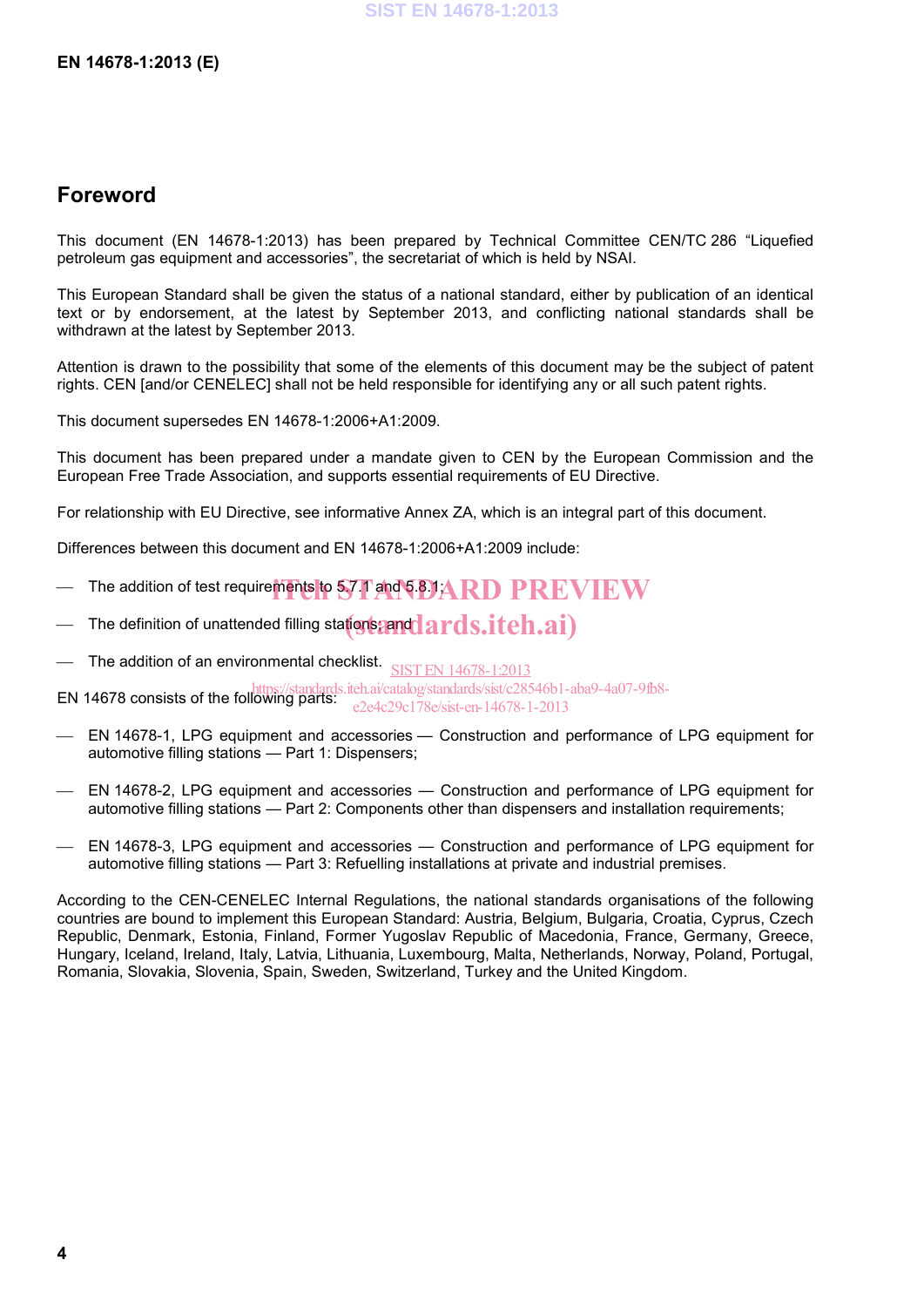## **Introduction**

This document is a type C standard as stated in EN ISO 12100:2010. When provisions of this type C standard differ from those which are stated in type A or B standards, the provisions of this type C standard take precedence over the provisions of the other standards.

This European Standard calls for the use of substances and procedures that may be injurious to health if adequate precautions are not taken. It refers only to technical suitability and does not absolve the user from legal obligations relating to health and safety at any stage.

Protection of the environment is a key political issue in Europe and elsewhere. Protection of the environment is taken in a very broad sense. What is meant is the total life cycle aspects of, e.g. a product on the environment, including expenditure of energy and during all phases from mining of raw materials, fabrication, packaging, distribution, use, scrapping, recycling of materials, etc.

NOTE Annex D indicates which clauses in this European Standard address environmental issues. Clauses addressing environmental issues are restricted to a general guidance. Limiting values can be specified in national laws.

It is recommended that companies using this European Standard develop an environmental management policy. For guidance see ISO 14000 series [15], [16] and [17].

It has been assumed in the drafting of this European Standard that the execution of its provisions is entrusted<br>to appropriately qualified and experienced people. to appropriately qualified and experienced people.

All pressures are gauge unless otherwise specified. **All pressures are gauge unless otherwise specified.** 

The PED, Directive 97/23/EC [20], applies to any assembly with a component defined as category II or higher in this Directive: https://standards.iteh.ai/catalog/standards/sist/c28546b1-aba9-4a07-9fb8 e2e4c29c178e/sist-en-14678-1-2013

- Article 1, 3.6 of the PED excludes equipment classified as no higher than category I under article 9 if it is covered by Directive 94/9/EC (ATEX).
- The category I limit is defined in Annex II Table 6 of the PED. It applies to piping for liquids whose vapour pressure at the maximum allowable temperature is greater than 0,5 bar (50 kPa) above DN 100 or, in the case of maximum allowable pressures greater than 10 bar (1 kPa), is above the product of DN and PS of 1 000.
- Because the maximum allowable pressure (PS) in this document is 25 bar (2 500 kPa) and the DN of the intended piping is less than 40, the product of DN and PS of 1 000 in Table 6 of the PED is not reached.
- The category I limit for vessels is defined in Annex II Table 1 of the PED. It also applies to vessels for liquids whose vapour pressure at the maximum allowable temperature is greater than 0,5 bar (50 kPa) above volumes (V) of 1 l up to a pressure of 200 bar or, in the case of the product of V and PS of 50.
- Because the maximum allowable pressure (PS) in this document is 25 bar (2 500 kPa) and if the V of the intended vessel is less than 2 l, the product of V and PS of 50 in Table 1 of the PED is not reached.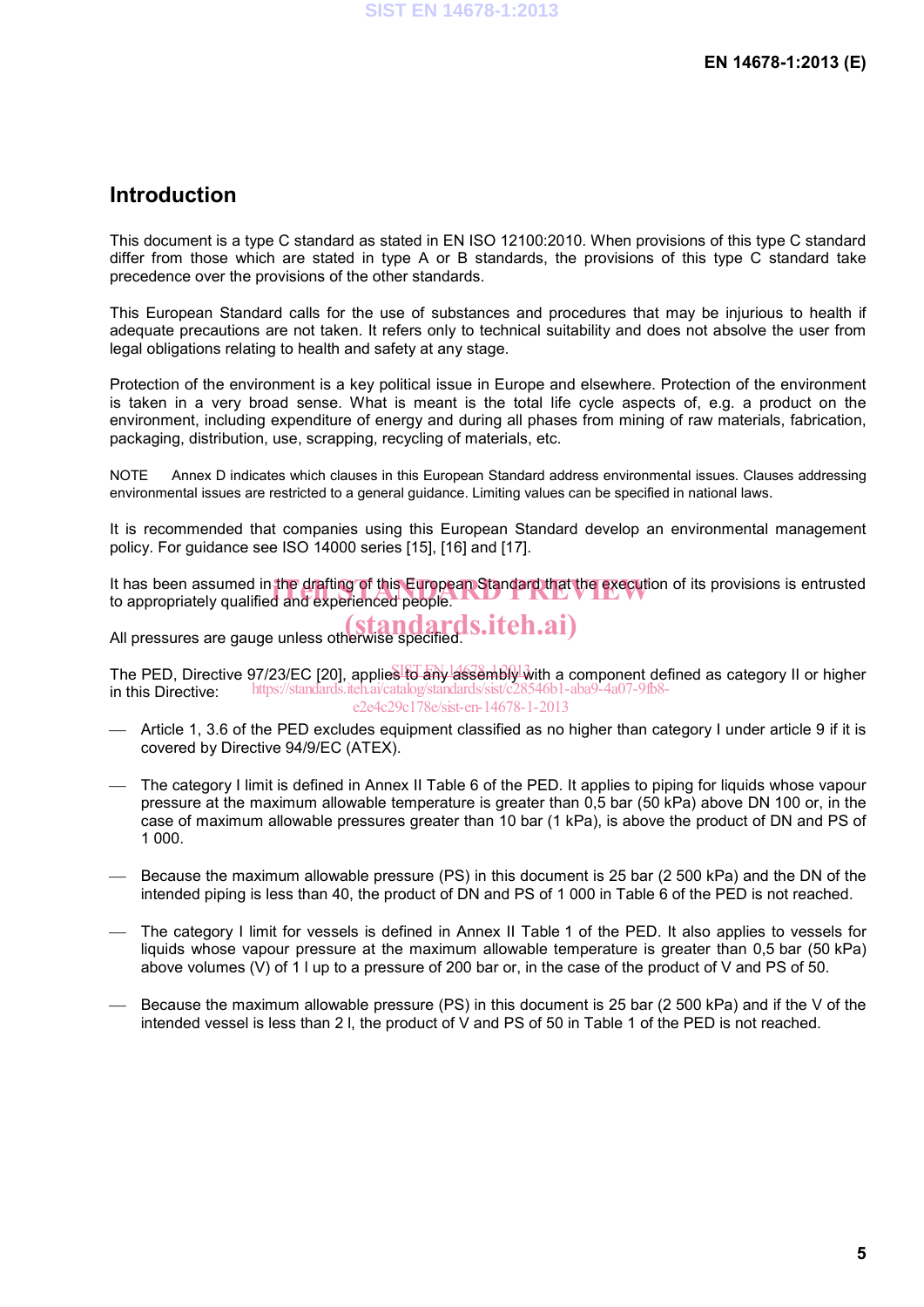#### **1 Scope**

This European Standard covers the requirements for the design, manufacture, testing and marking of LPG dispensers for automotive LPG filling stations with a maximum allowable pressure of 25 bar (2 500 kPa), where the piping has a maximum DN 40 and any vessel fitted has a volume less than 2 l.

This European Standard covers the requirements for the LPG parts in multi-fuel dispensers.

This European Standard does not cover dispensers with integral pumps.

This European Standard may also be used for piping greater than DN 40 and/or vessels greater than 2 l, but then the PED [20] should also be consulted.

This European Standard does not include any requirement for metering performance.

#### **2 Normative references**

The following documents, in whole or in part, are normatively referenced in this document and are indispensable for its application. For dated references, only the edition cited applies. For undated references, the latest edition of the referenced document (including any amendments) applies.

EN 549, *Rubber materials for seals and diaphragms for gas appliances and gas equipment*

EN 837-1, *Pressure gauges* **it Charles Bourdon tube pressure gauges Dimensions, metrology,** *requirements and testing* (standards.iteh.ai)

EN 1127-1, *Explosive atmospheres Explosion prevention and protection Part 1: Basic concepts and*  SIST EN 14678-1:2013 *methodology* https://standards.iteh.ai/catalog/standards/sist/c28546b1-aba9-4a07-9fb8-

EN 1762, *Rubber hoses and hose assemblies for liquefied petroleum gas, LPG (liquid or gaseous phase), and natural gas up to 25 bar (2,5 MPa) Specification*

EN 1775, *Gas supply Gas pipework for buildings Maximum operating pressure less than or equal to 5 bar Functional recommendations*

EN 13463-1, *Non-electrical equipment for use in potentially explosive atmospheres — Part 1: Basic method and requirements*

EN 13480-1, *Metallic industrial piping Part 1: General*

EN 13480-2, *Metallic industrial piping Part 2: Materials*

EN 13480-3, *Metallic industrial piping Part 3: Design and calculation*

EN 13480-4, *Metallic industrial piping Part 4: Fabrication and installation*

EN 13480-5, *Metallic industrial piping Part 5: Inspection and testing*

EN 13617-1, *Petrol filling stations Part 1: Safety requirements for construction and performance of metering pumps, dispensers and remote pumping units*

EN 13760, *Automotive LPG filling system for light and heavy duty vehicles Nozzle, test requirements and dimensions*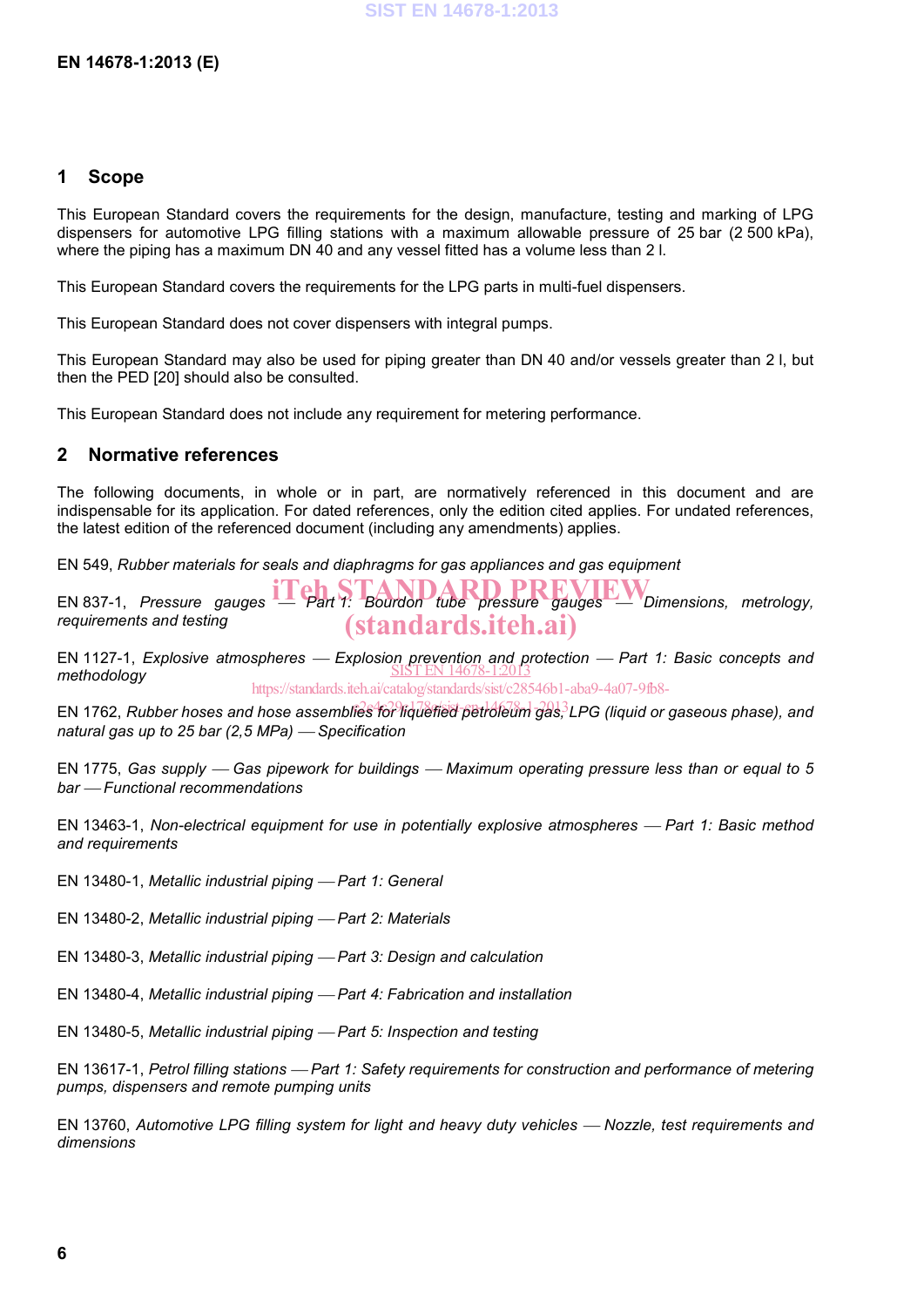EN 15001-1, *Gas Infrastructure Gas installation pipework with an operating pressure greater than 0,5 bar for industrial installations and greater than 5 bar for industrial and non-industrial installations – Part 1: Detailed functional requirements for design, materials*

EN 50525-2-21, *Electric cables Low voltage energy cables of rated voltages up to and including 450/750 V (U0/U) Part 2-21: Cables for general applications Flexible cables with crosslinked elastomeric insulation*

EN 50525-2-51, *Electric cables Low voltage energy cables of rated voltages up to and including 450/750 V (U0/U) Part 2-51: Cables for general applications Oil resistant control cables with thermoplastic PVC insulation*

EN 60079-0, *Explosive atmospheres Part 0: Equipment General requirements (IEC 60079-0)*

EN 60079-7:2007, *Explosive atmospheres Part 7: Equipment protection by increased safety "e" (IEC 60079-7:2006)*

EN 60079-10-1, *Explosive atmospheres Part 10-1: Classification of areas Explosive gas atmospheres (IEC 60079-10-1)*

EN 60079-14, *Explosive atmospheres Part 14: Electrical installations design, selection and erection (IEC 60079-14)*

EN 60079-15, *Explosive atmospheres Part 15: Equipment protection by type of protection "n" (IEC 60079-15)*

EN 60204-1:2006, Safety of machinery — Electrical equipment of machines — Part 1: General requirements *(IEC 60204-1:2005, mod.)* (standards.iteh.ai)

EN 60529, *Degrees of protection provided by enclosures (IP Code) (IEC 60529)* SIST EN 14678-1:2013

EN 60730-2-10, *Automatic electrican<sup>t</sup> controls for household* and similar use — Part 2-10: Particular extractive Environments for material and contract the contract of the contract of the contract of the contract o

EN 60947-3, *Low-voltage switchgear and controlgear Part 3: Switches, disconnectors, switchdisconnectors and fuse-combination units (IEC 60947-3)*

EN 60950-1, *Information technology equipment Safety Part 1: General requirements (IEC 60950-1)*

#### **3 Terms and definitions**

For the purposes of this document, the following terms and definitions apply.

#### **3.1 liquefied petroleum gas**

**LPG**

low pressure gas composed of one or more light hydrocarbons which are assigned to UN 1011, UN 1075, UN 1965, UN 1969 or UN 1978 only and which consists mainly of propane, propene, butane, butane isomers, butene with traces of other hydrocarbon gases

Note 1 to entry: For the specification of automotive LPG see EN 589.

#### **3.2**

#### **maximum allowable pressure**

maximum pressure for which the equipment is designed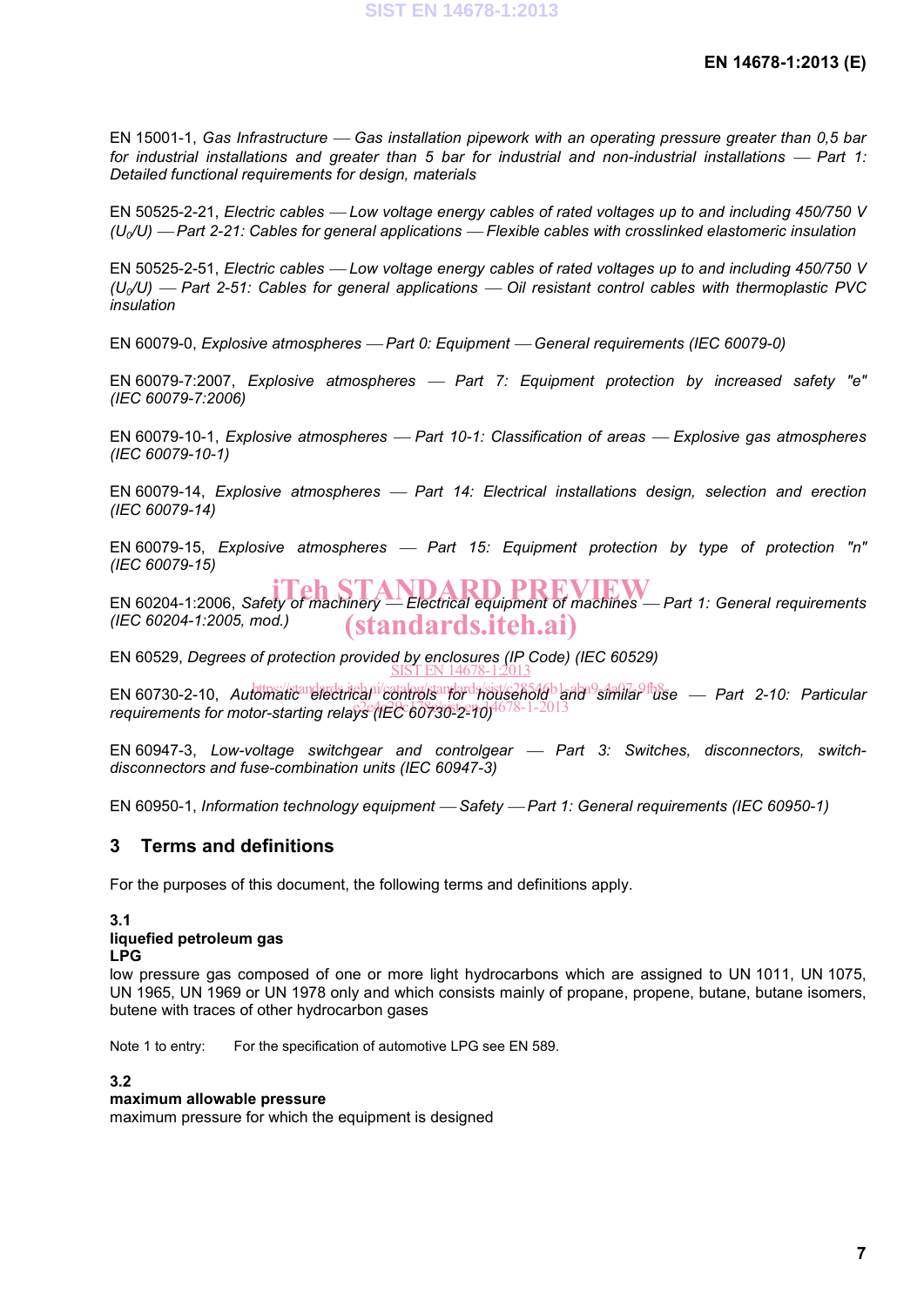#### **3.3**

#### **excess flow valve**

valve designed to close automatically, with a small residual flow, when the fluid flow passing through it exceeds a predetermined value, and to re-open when the pressure differential across the valve has been restored below a certain value

#### **3.4**

#### **hydrostatic relief valve**

self-closing valve which automatically, without the assistance of any energy other than that of the fluid concerned, discharges fluid at a predetermined pressure

#### **3.5**

#### **shear valve**

normally open valve activated by impact which closes both sides of the break point to prevent flow and remains closed after activation

Note 1 to entry: Also referred to as an impact check valve.

#### **3.6**

#### **dead man's push button**

manually operated non latching device which immediately stops the flow when released

#### **3.7**

#### **hazardous area**

area in which an explosive atmosphere is present, or may be expected to be present, in quantities such as to require special precautions for the construction, installation and use of equipment W

#### **3.8**

#### **dispenser**

(standards.iteh.ai)

delivery and measuring unit for LPG in the liquid phase 14678-1:2013

#### **3.9**

https://standards.iteh.ai/catalog/standards/sist/c28546b1-aba9-4a07-9fb8 e2e4c29c178e/sist-en-14678-1-2013

#### **breakaway coupling**

coupling which separates at a predetermined section when required and each separated section contains a self-closing shut-off valve, which seals automatically

Note 1 to entry: Also referred to as a safe break.

#### **3.10**

#### **nozzle boot**

partially enclosed housing where the filling nozzle is located when not in use

#### **3.11**

#### **LPG system**

installation of piping and components in contact with LPG

#### **3.12**

#### **break point**

weakened section in a pipe or fitting intended to break when excessive force is applied

#### **3.13**

#### **sight glass**

device to allow checking that all, or part, of the measuring system is completely filled with liquid

#### **3.14**

#### **screen**

perforated cladding fabrication which may be provided to enhance the visual appearance of a pump or dispenser or to provide another related function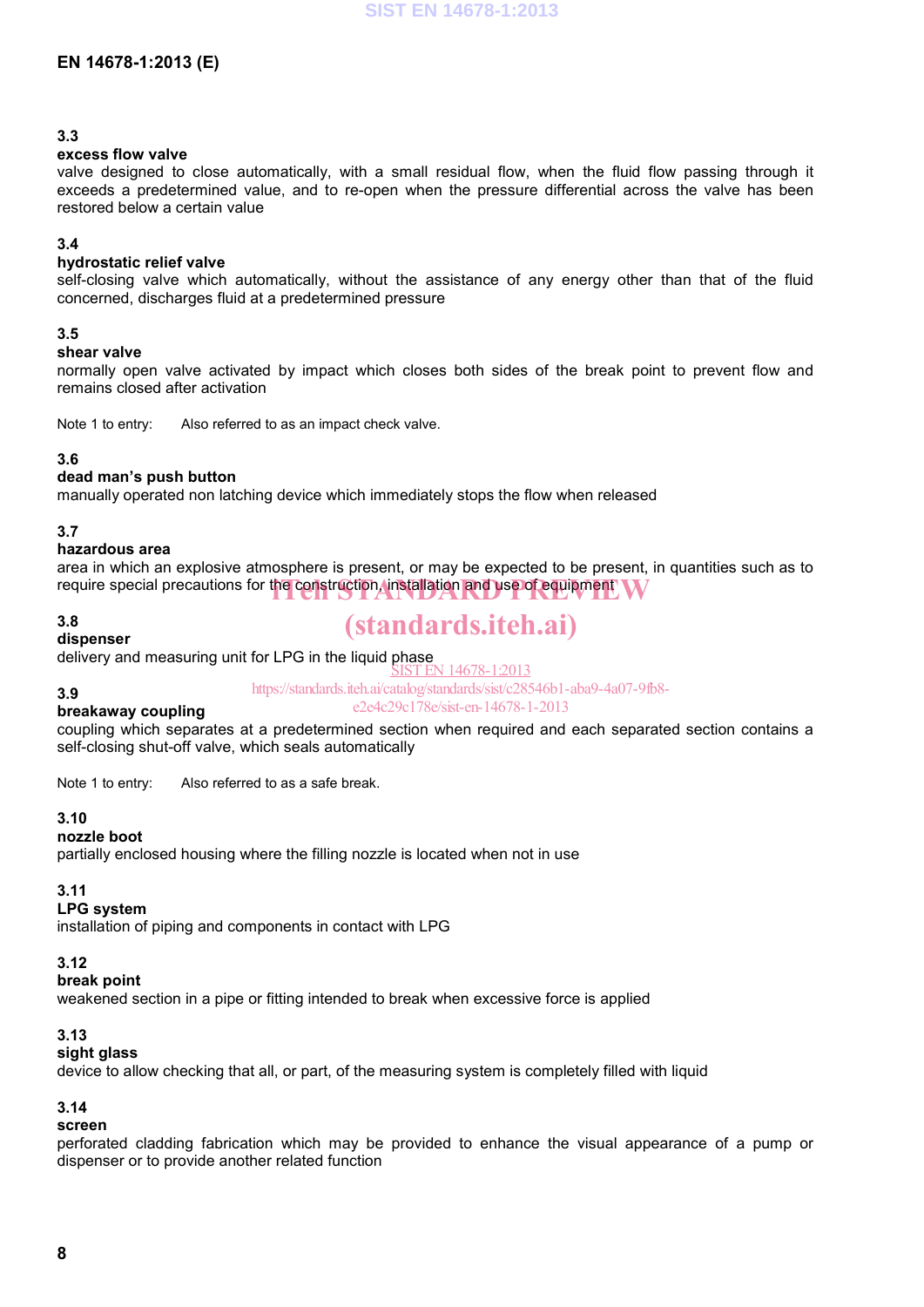#### **3.15 standard temperature and pressure STP**

15,6 °C (288,7 K), 1,013 bar absolute (0,1013 MPa absolute)

#### **3.16**

#### **vapour trap**

unventilated part of a structure where vapours can accumulate creating an area of greater hazard than its immediate surroundings

#### **3.17**

#### **excess flow protection system**

system, including software and hardware arrangements, designed to assess flow rate and close valves to stop the fluid flow when the flow rate exceeds a predetermined value

#### **4 Requirements**

#### **4.1 Environmental**

**4.1.1** The manufacturer shall endeavour to acquire materials and components from suppliers who have a declared environmental policy, see EN ISO 14021, EN ISO 14024 and EN ISO 14025.

**4.1.2** Materials should be selected to optimise product durability and lifetime and consideration should be made to avoiding the selection of rare or hazardous materials.

**4.1.3** Consideration should be made to use recycled or reused materials, and to the selection of materials which can then be subsequently recycled. (standards.iteh.ai)

**4.1.4** The installer shall endeavour to minimise use and wastage of material during all the installation process, with particular attention to welding and allied processes. Unavoidable waste/scrap material shall be recycled. https://standards.iteh.ai/catalog/standards/sist/c28546b1-aba9-4a07-9fb8-

e2e4c29c178e/sist-en-14678-1-2013

**4.1.5** Noise levels from installation process shall be evaluated and measures put in place to minimise the impact upon the external environment.

#### **4.2 Electrical equipment**

#### **4.2.1 General**

The electrical equipment is deemed to fulfil minimum electrical requirements for the continuity of the protective bonding circuit, its insulation and the voltage if it fulfils the requirements of 5.6.

The provisions of EN 60079-14, EN 60079-0, EN 60204-1 and EN 60950-1, as appropriate, shall apply.

Electrical equipment should be selected to maximise the energy efficiency.

#### **4.2.2 Cabling insulation resistance**

The power supply shall have a means of disconnection within the dispenser to allow a 500 V DC insulation test to be applied from the non-hazardous area to all power cables connecting the dispenser to the power supply (PELV, Protective Extra-Low Voltage, cables are not included).

Access to any manual means of disconnection shall be provided, removable cladding or covers are permitted.

Any manual means of disconnection shall be readily accessible by designated and trained personnel.

The means of disconnection shall ensure that: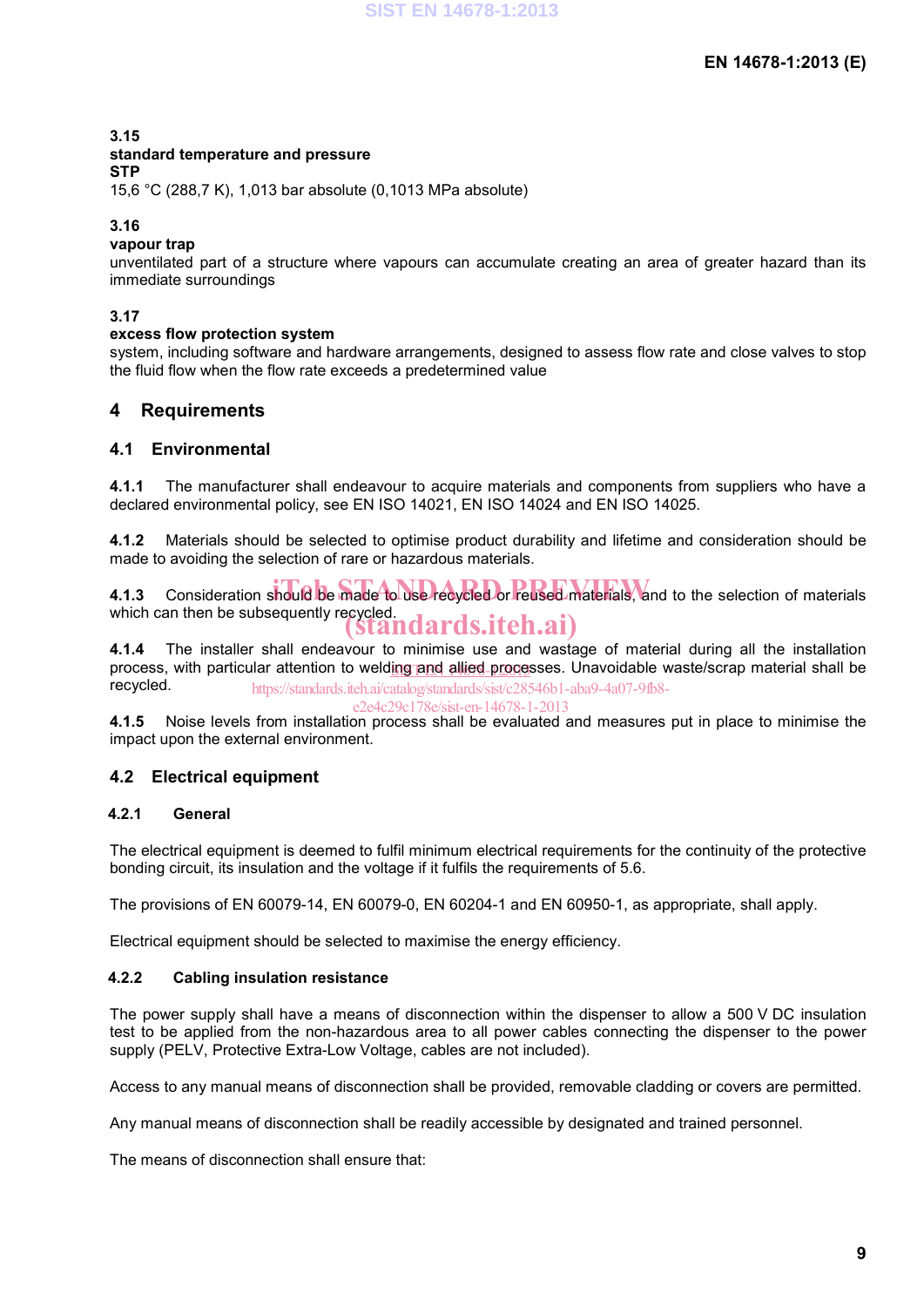- a) all external power cables up to the means of disconnection can be tested between any phase and earth and between phases; and
- b) all dispenser power cables and equipment within the hazardous area can be tested between the power circuit and the earth.

#### **4.2.3 Cables used in hazardous area**

Unarmoured elastomeric and/or plastic insulated cables, with a semi-rigid or tough sheath, are suitable for use in pumps, dispensers and remote pumping units electrical cables used in hazardous areas shall comply with either:

- a) EN 60079-14 and EN 50525-2-51; or
- b) EN 60079-14 and EN 50525-2-21; or
- c) the requirements of 5.4.

#### **4.2.4 Dead man's push button**

The dead man's push button shall be in accordance with the requirements of EN 60947-3, see 4.5.8.

#### **4.2.5 Insulation and isolation**

In order to avoid danger from sources of electrical energy capable of causing shock, and also, in hazardous In order to avoid dariger from sources of electrical energy capable of causing shock, and also, in hazardous<br>areas, from non-intrinsically safe energy sources capable of causing incentive sparks, all such sources of energy and conductive components which are intended to remain live during maintenance, testing or energy and conductive components which are intended to remain live during maintenance, testing or<br>inspection, shall be insulated or shielded in accordance with Clause 6 of EN 60204-1:2006 so as to prevent accidental contact.

In order to prevent electrostatic discharges between the nozzle and the filler connection that could cause ignition, materials and components shall be selected to ensure that the resistance between nozzle and earth is<br>in less than 10<sup>6</sup> ehme when mesoured with a have the that the resistance between nozzle and earth is less than  $10^6$  ohms when measured with a low voltage ohm-meter. https://standards.iteh.ai/catalog/standards/sist/c28546b1-aba9-4a07-9fb8-

Power sources such as batteries, and capacitors which do not decay to a stored energy level of less than 0,2 mJ within 10 s, shall be considered as potential ignition sources and therefore shall be insulated or isolated.

The means of isolation shall:

- a) apply to all phase conductors. Neutral/negative conductors should be considered as phase conductors;
- b) be operable prior to access to the internals of any electrical enclosure in a hazardous area, and be suitable for the hazardous area in which it is mounted; and
	- 1) for sources of energy not exceeding 24 V, be in accordance with either EN 60947-3 or include a gap between contacts in accordance with EN 60730-2-10 or be capable of satisfying a 500 V dielectric test across the contacts; or
	- 2) for sources of energy exceeding 24 V, be in accordance with EN 60947-3.

#### **4.2.6 Chemical cells in non-hazardous areas**

There is a possibility of explosive atmosphere generation from chemical cells used to supply electrical power to the display head or other equipment attached to the dispenser; thus producing its own hazardous area.